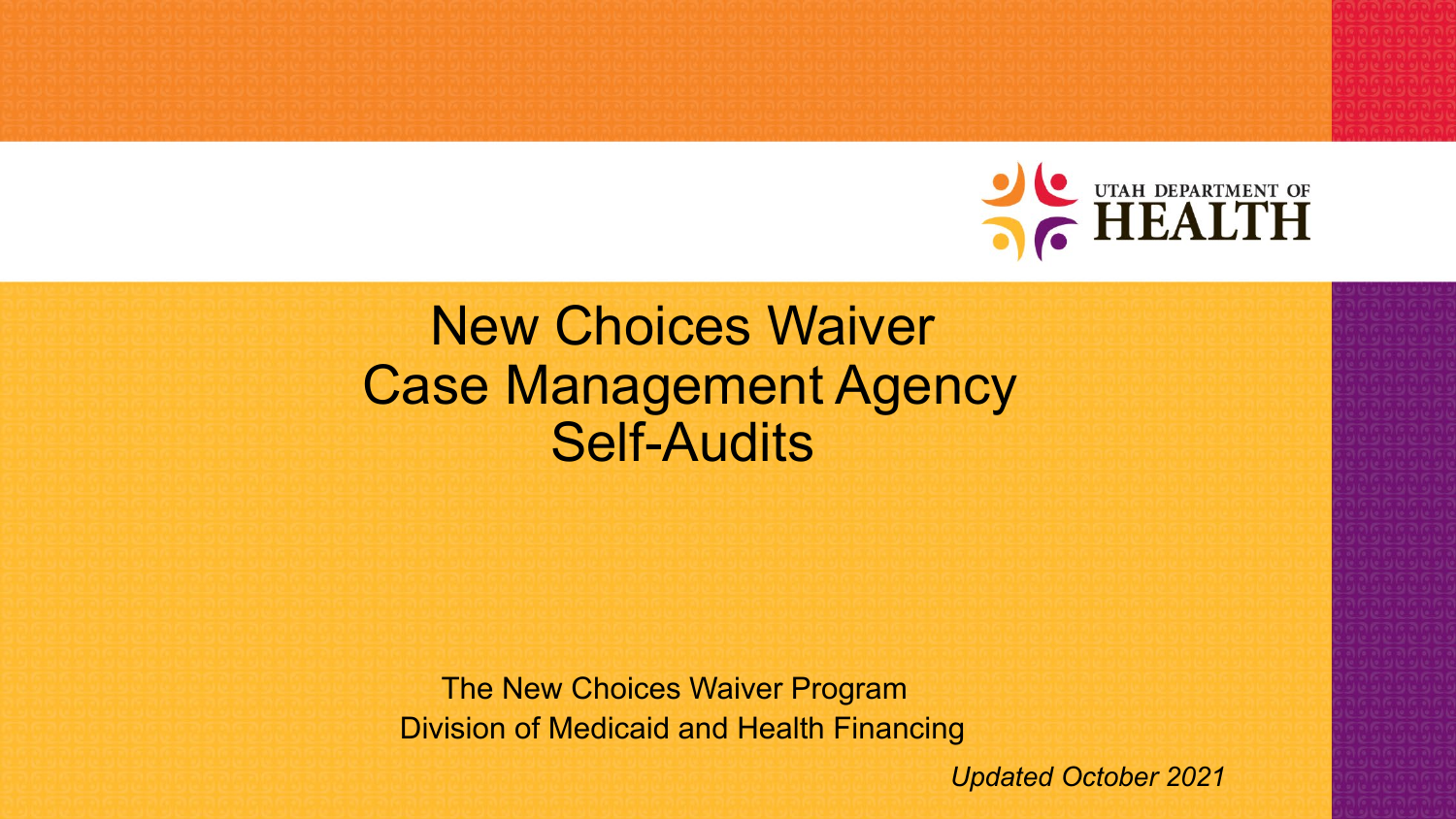

- In the NCW Service Implementation Plan, the federal government requires that the state demonstrate how the program will meet minimum standards with respect to:
	- 1. Health and welfare of clients served
	- 2. Financial accountability
	- 3. Provider qualifications
	- 4. Person centered care planning
	- 5. Clients served meet level of care criteria
	- 6. The State Medicaid Agency has final authority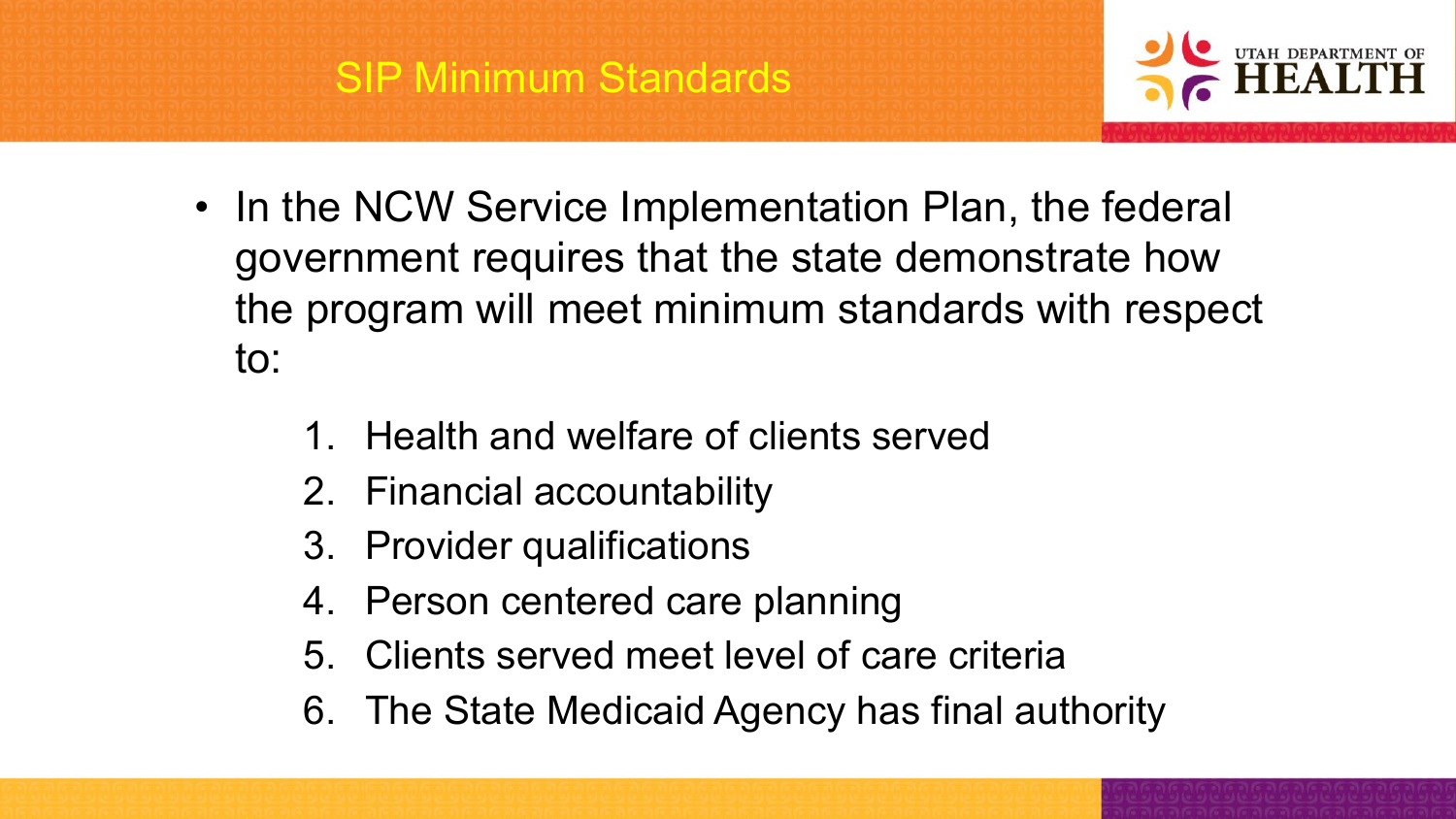

- For each assurance, Utah has established methods to measure how well the waiver program is performing
- NCW program office is responsible to measure waiver performance on a continuous and ongoing basis
	- –Yearly audit conducted by NCW unit
	- –Quarterly self-audit conducted internally by CMA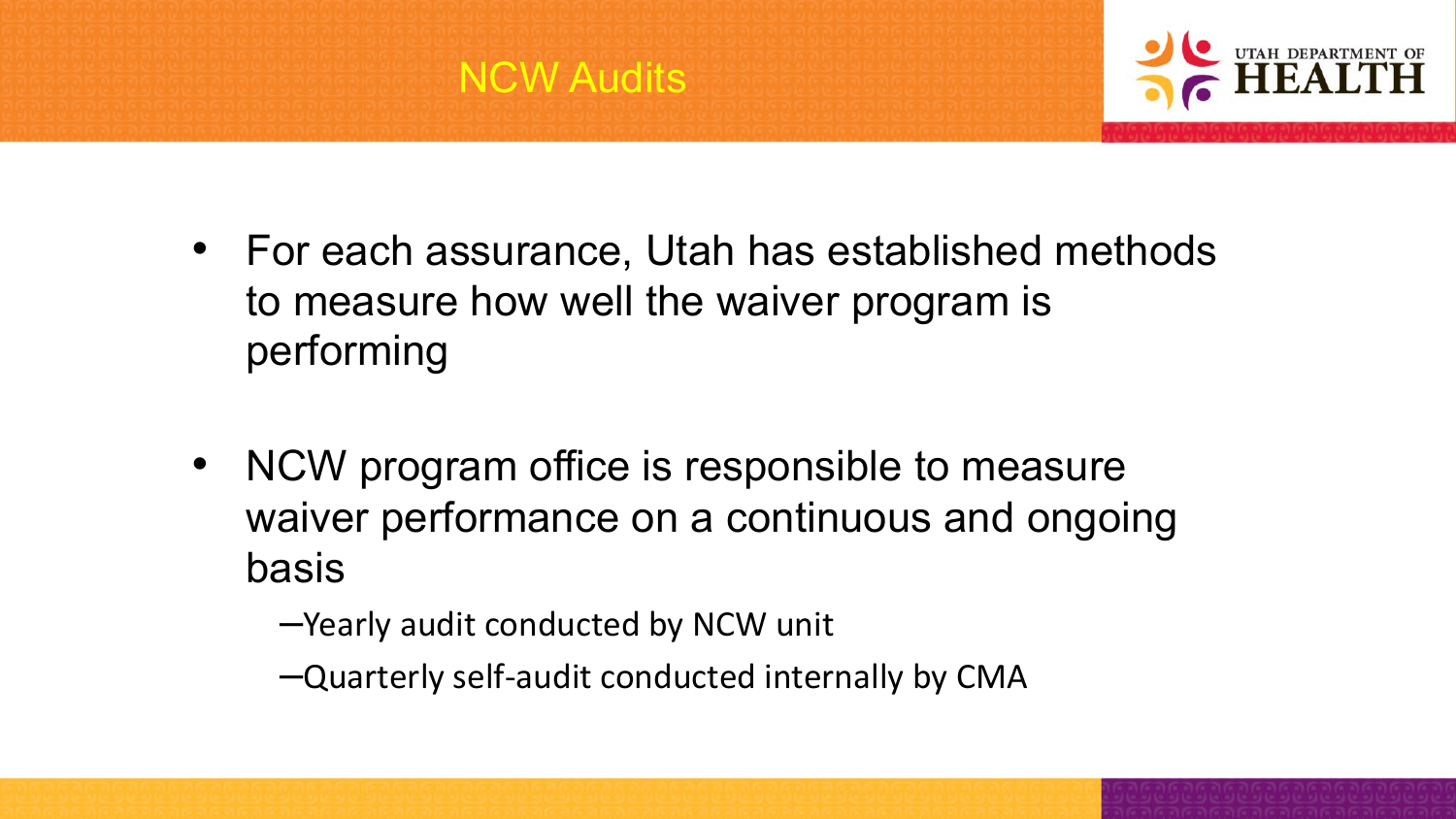## NCW Quarterly Self-Audits



- CMAs conduct self-audit every quarter
- Records involved in quarterly audits may include:
	- Log notes, care plans, back-up plans, assessments, waiver forms, service authorizations, paid claims, SAS documents, incident reports/logs, personnel files/licenses, provider licenses, Medicaid agreement, etc.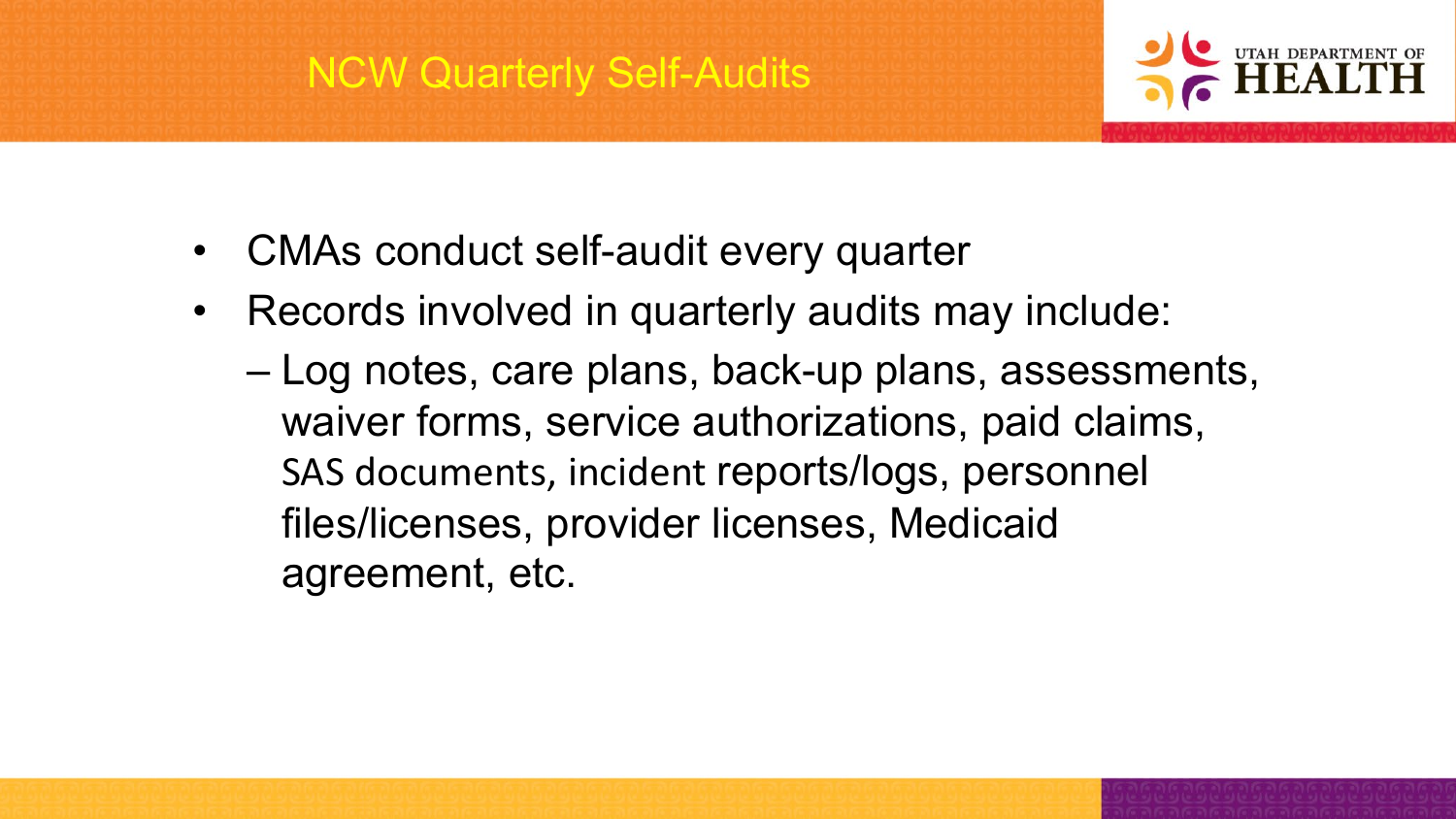



- If deficiencies are identified, then remediation strategies are applied
	- Examples:
	- CMA self-identification of remediation tools and strategies
	- Corrective action plans
	- Recovery of funds when applicable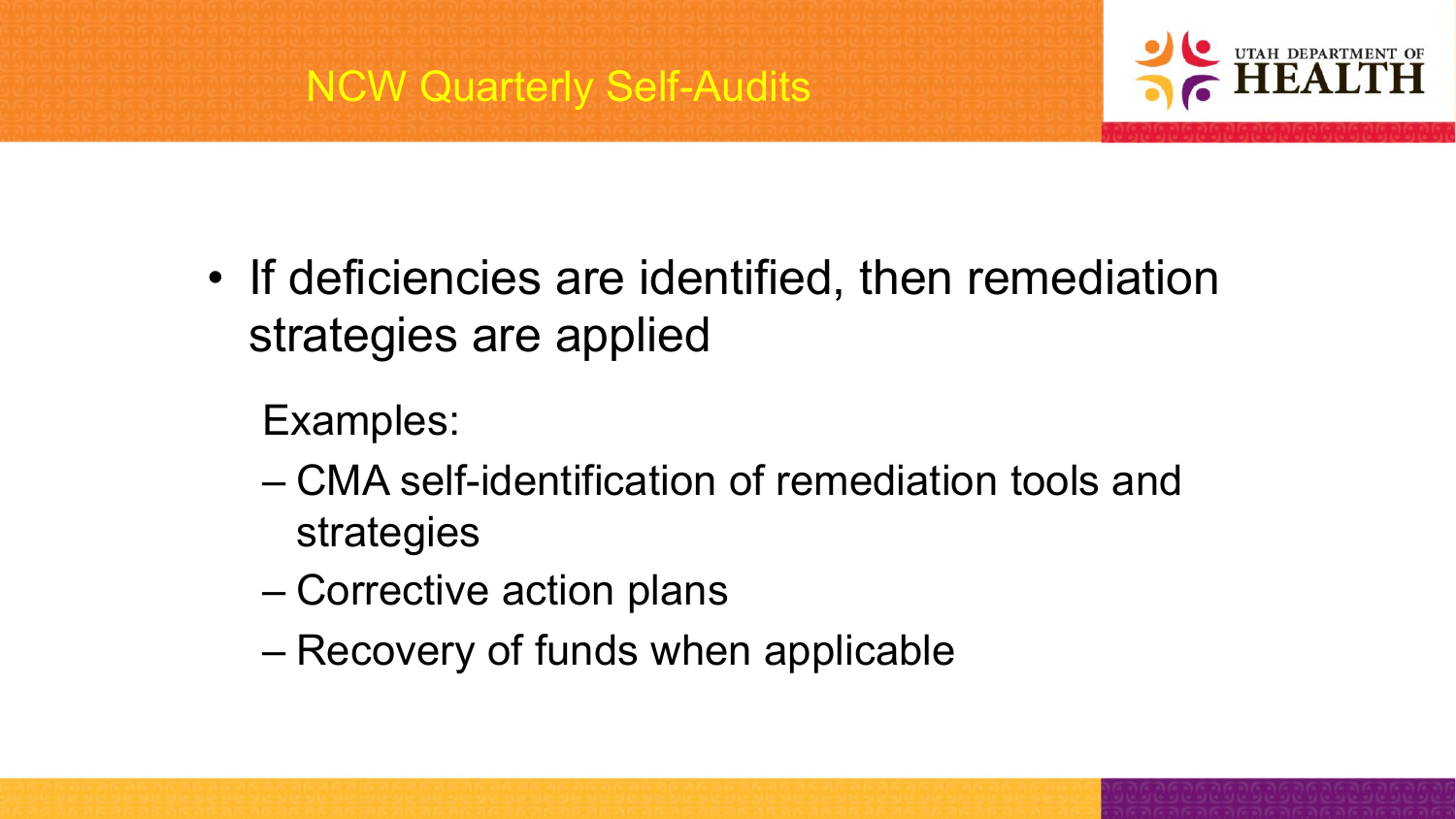### Example of Self-Audit Performance Measures



| PERFORMANCE MEASURES |                                                                                                                                                                                                                                                                                           |  |
|----------------------|-------------------------------------------------------------------------------------------------------------------------------------------------------------------------------------------------------------------------------------------------------------------------------------------|--|
| PM <sub>1</sub>      | The number and percentage of initial screenings for level of care that are conducted for applicants who meet New Choices Waiver guidelines for enrollment.                                                                                                                                |  |
| PM <sub>2</sub>      | The number and percentage of new participants who are admitted to the New Choices Waiver that meets nursing facility LOC.                                                                                                                                                                 |  |
| PM <sub>3</sub>      | The number and percentage of participants, for whom the Level of Care Determination Form accurately documents the LOC criteria based on the MDS-HC<br>assessment.                                                                                                                         |  |
| PM4                  | The number and percentage of new enrollees for whom the Form 927, Home and Community-Based Waiver Referral Form documented the effective date of the<br>applicant's Medicaid eligibility determination and the effective date of the applicant's level of care eligibility determination. |  |
| PM <sub>5</sub>      | The number and percentage of participants for whom an assessment for level of care was conducted by a qualified registered nurse or physician licensed in the state.                                                                                                                      |  |
| PM <sub>6</sub>      | The number and percentage of care plans in which the State Plan services and other resources, for which the individual is eligible, are exhausted prior to authorizing<br>the same service offered through the waiver.                                                                    |  |
| PM7                  | The number and percentage of care plans which address the needs identified in the full assessment.                                                                                                                                                                                        |  |
| PM <sub>8</sub>      | The number and percentage of care plans which address health and safety risk factors.                                                                                                                                                                                                     |  |
| PM9                  | The number and percentage of care plans that identify the personal goals of the waiver participant.                                                                                                                                                                                       |  |
| <b>PM10</b>          | The number and percentage of annual care plans that are updated at a minimum, within 31 days of the annual MDS-HC.                                                                                                                                                                        |  |
| <b>PM11</b>          | The number and percentage of care plans that are updated, at a minimum, annually (within the calendar month of the last care plan).                                                                                                                                                       |  |
| <b>PM12</b>          | The number and percentage of care plans that are updated when warranted by changes in the waiver participant's needs.                                                                                                                                                                     |  |